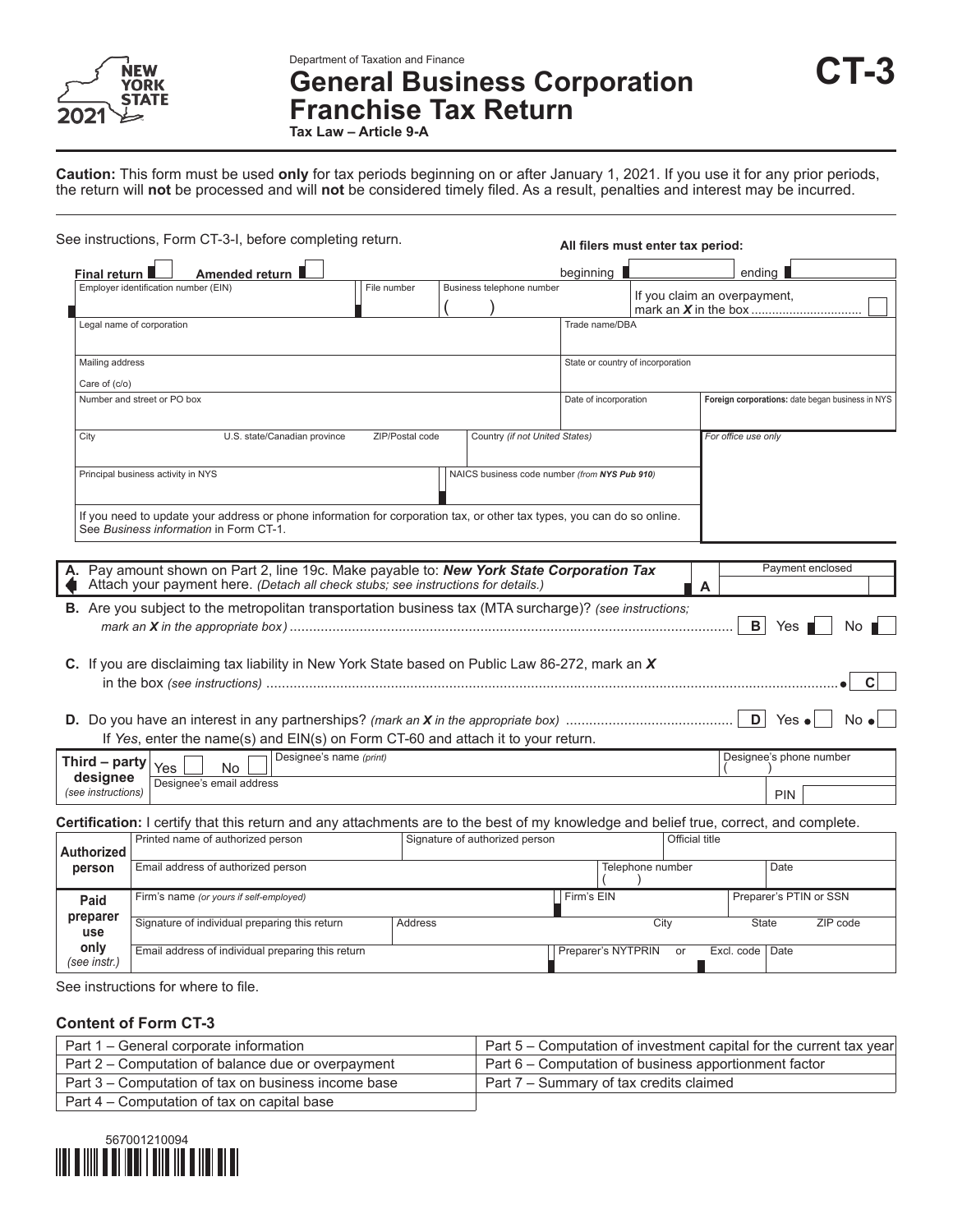| Section A – Qualification for preferential tax rates – If you are a corporation as identified in this section and qualify for<br>preferential tax rates, mark an $X$ in the boxes that apply to you (see instructions). |
|-------------------------------------------------------------------------------------------------------------------------------------------------------------------------------------------------------------------------|
| 1 A qualified emerging technology company (QETC) eligible for the lower business income base tax rate, 0% capital<br>1.                                                                                                 |
| 2 A qualified New York manufacturer based on the principally engaged test eligible for the 0% business income                                                                                                           |
| $\overline{2}$                                                                                                                                                                                                          |
| 3 A qualified New York manufacturer based on the principally engaged test eligible for the 0% capital base                                                                                                              |
| 3 <sup>1</sup>                                                                                                                                                                                                          |
| 4 A qualified New York manufacturer based on the significant employment and property test eligible for the 0% business                                                                                                  |
| 4                                                                                                                                                                                                                       |
| $\overline{5}$                                                                                                                                                                                                          |
| 6                                                                                                                                                                                                                       |
| If you marked this box, complete line 6a below and Section B, line 1.                                                                                                                                                   |
|                                                                                                                                                                                                                         |
| 7 A qualified entity of a New York State innovation hot spot that operates solely within such New York State innovation                                                                                                 |
| - 71                                                                                                                                                                                                                    |
|                                                                                                                                                                                                                         |
| <b>Section B - New York State information</b> (see instructions)                                                                                                                                                        |
|                                                                                                                                                                                                                         |
|                                                                                                                                                                                                                         |
| 3 <sup>1</sup>                                                                                                                                                                                                          |
| 4                                                                                                                                                                                                                       |
| 5 If you are claiming an exception to the related member expense addback under Tax Law §208.9(o)(2)(B),                                                                                                                 |
| 5                                                                                                                                                                                                                       |
| 5a If you marked the line 5 box, use line 5a to report the applicable exception<br>Number<br>Amount                                                                                                                     |
|                                                                                                                                                                                                                         |
| 6 If you are not protected by Public Law 86-272 and are subject to tax solely as a result of deriving receipts in<br>$6 \,$                                                                                             |
|                                                                                                                                                                                                                         |
| Section C - Filing information                                                                                                                                                                                          |
| 1 Federal return filed – you must mark an $X$ in one box and attach a complete copy of your federal return                                                                                                              |
| 1120-REIT                                                                                                                                                                                                               |
| $1120S \cdot$<br>1120 consolidated $\bullet$<br>$\blacksquare$<br>1120 $\mathsf{F} \cdot$<br>1120 $\bullet$<br>1120-H<br>or 1120-RIC                                                                                    |
|                                                                                                                                                                                                                         |
| 2 Amended return – If you marked the amended return box on page 1, then for any item(s) that apply, mark an $X$ in the box                                                                                              |
| and attach documentation:<br>Failure to meet investment capital holding period                                                                                                                                          |
| Date of determination<br><b>NOL</b><br>Final federal<br><b>Capital loss</b>                                                                                                                                             |
| Carryback  ● □<br>$\overline{\text{carryback}}$ $\bullet$ $\Box$<br>1139 $\bullet$<br>1120 $\times$ $\bullet$ $\Box$<br>determination $\bullet$                                                                         |
| 2a Enter the tax due amount from your most recently filed New York State return for this tax period $\bullet$ 2a                                                                                                        |
|                                                                                                                                                                                                                         |
| 3 Required attachments - For all forms, other than tax credit claim forms, that are attached to this return, mark an X in the applicable box(es)                                                                        |
| CT-3.2 $\bullet$ CT-3.3 $\bullet$ CT-3.4 $\bullet$ CT-60 $\bullet$ CT-225 $\bullet$ CT-227 $\bullet$<br>$CT-3.1$ $\bullet$                                                                                              |
|                                                                                                                                                                                                                         |
| 4 If you are claiming tax credits, enter the number of tax credit forms attached to this return. Where multiple forms                                                                                                   |
|                                                                                                                                                                                                                         |
| 5 <sup>1</sup>                                                                                                                                                                                                          |
| 6 Were you required to report any nonqualified deferred compensation, as required by Internal Revenue                                                                                                                   |
| $No \bullet$                                                                                                                                                                                                            |
| 7 If you are a foreign corporation computing your tax taking into account only your distributive shares from multiple limited                                                                                           |
|                                                                                                                                                                                                                         |

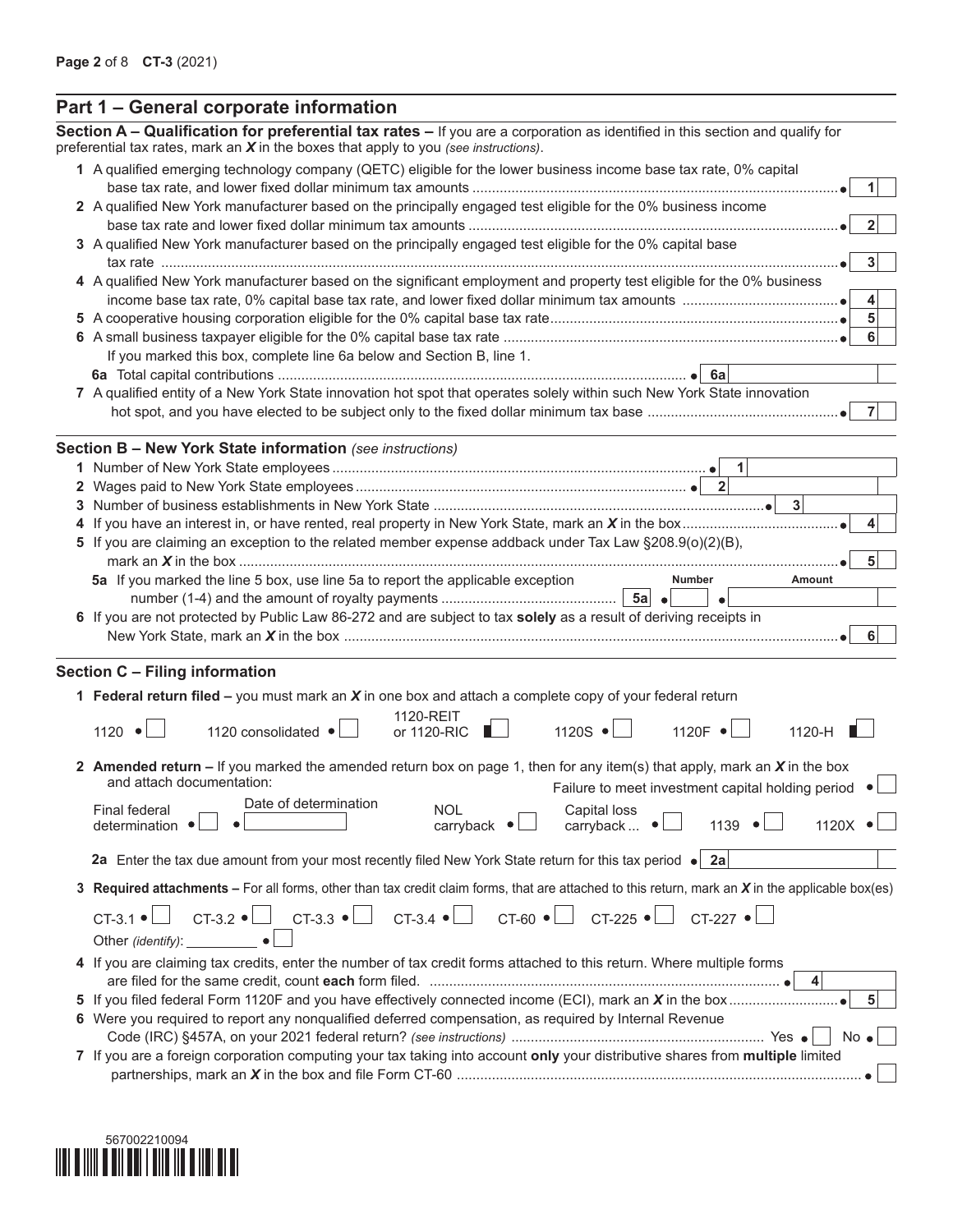# **Part 2 – Computation of balance due or overpayment**

|              | Largest of three tax bases, minus credits                             |                      |                |  |                |  |
|--------------|-----------------------------------------------------------------------|----------------------|----------------|--|----------------|--|
|              |                                                                       |                      | 1a             |  |                |  |
|              |                                                                       |                      | 1 <sub>b</sub> |  |                |  |
|              | New York receipts                                                     |                      |                |  |                |  |
|              | 1c Fixed dollar minimum tax (see instr) .                             | $\ldots$ . $\bullet$ | 1с             |  |                |  |
| $\mathbf{2}$ |                                                                       |                      |                |  | $\overline{2}$ |  |
| 3.           |                                                                       |                      |                |  | 3              |  |
|              |                                                                       |                      |                |  | 4              |  |
|              | <b>Penalties and interest</b>                                         |                      |                |  |                |  |
|              | 5 Estimated tax penalty (see instructions; if Form CT-222 is          |                      |                |  |                |  |
|              |                                                                       |                      | 5              |  |                |  |
|              |                                                                       |                      | $6\phantom{a}$ |  |                |  |
|              |                                                                       |                      |                |  |                |  |
|              |                                                                       |                      |                |  | 8              |  |
|              | <b>Voluntary gifts/contributions</b>                                  |                      |                |  |                |  |
|              |                                                                       |                      |                |  | 9              |  |
|              |                                                                       |                      |                |  | 10             |  |
|              | <b>Prepayments</b>                                                    |                      |                |  |                |  |
|              | 11 Mandatory first installment from Form CT-300 (see instructions)    |                      | 11             |  |                |  |
|              |                                                                       |                      | 12             |  |                |  |
|              |                                                                       |                      | 13             |  |                |  |
|              |                                                                       |                      | 14             |  |                |  |
|              | 15 Payment with extension request (from Form CT-5, line 5)            |                      | 15             |  |                |  |
|              | 16 Overpayment credited from prior years (see instr.) Period          |                      | 16             |  |                |  |
|              | 17 Overpayment credited from CT-3-M   Period<br>.                     |                      | 17             |  |                |  |
|              |                                                                       |                      |                |  |                |  |
|              | Payment due or overpayment to be credited/refunded (see instructions) |                      |                |  |                |  |
|              |                                                                       |                      |                |  |                |  |
|              |                                                                       |                      |                |  |                |  |
|              |                                                                       |                      |                |  |                |  |
|              |                                                                       |                      |                |  |                |  |
|              |                                                                       |                      |                |  |                |  |
|              |                                                                       |                      |                |  |                |  |
|              |                                                                       |                      |                |  |                |  |
|              |                                                                       |                      |                |  |                |  |
|              |                                                                       |                      |                |  |                |  |
|              |                                                                       |                      |                |  | 24             |  |
|              |                                                                       |                      |                |  |                |  |
|              |                                                                       |                      |                |  |                |  |

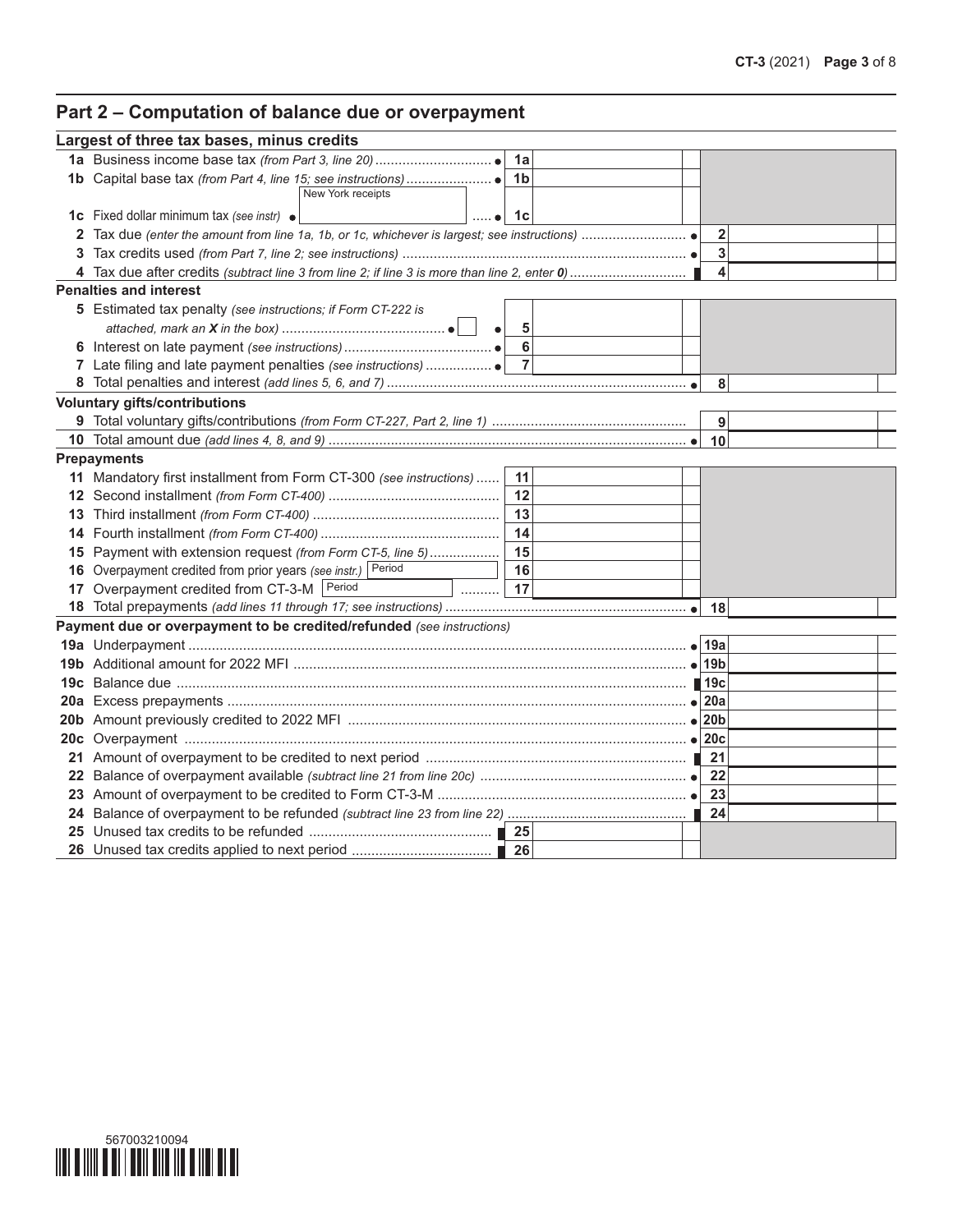## **Part 3 – Computation of tax on business income base**

|              | 1 Federal taxable income (FTI) before net operating loss (NOL) and special deductions (see instructions) .      | 1.  |  |
|--------------|-----------------------------------------------------------------------------------------------------------------|-----|--|
| $\mathbf{2}$ |                                                                                                                 |     |  |
| З.           |                                                                                                                 |     |  |
| 4            |                                                                                                                 |     |  |
| 5.           |                                                                                                                 | 5   |  |
|              | Subtraction modification for qualified banks (from Form CT-3.2, Schedule A, line 1; see instructions) $\bullet$ | 6   |  |
|              |                                                                                                                 |     |  |
|              |                                                                                                                 | 8   |  |
| 9            |                                                                                                                 |     |  |
| 10           | Excess interest deductions attributable to investment income, investment capital, and other                     |     |  |
|              |                                                                                                                 |     |  |
| 11           |                                                                                                                 | 11  |  |
| 12           | Addback of income previously reported as investment income (from Form CT-3.1, Schedule F,                       |     |  |
|              |                                                                                                                 |     |  |
| 13           |                                                                                                                 |     |  |
| 14           |                                                                                                                 |     |  |
| 15           |                                                                                                                 |     |  |
| 16           | Prior net operating loss conversion subtraction (from Form CT-3.3, Schedule C, line 4)  ● 16                    |     |  |
| 17           |                                                                                                                 | -17 |  |
| 18           |                                                                                                                 |     |  |
| 19           |                                                                                                                 | 19  |  |
| 20           | Business income base tax (multiply line 19 by the appropriate business income tax rate from the tax             |     |  |
|              |                                                                                                                 |     |  |

**Note:** If you make any entry on line 2, 4, 6, 8, 10, 12, 16, or 18, you **must** complete and file the appropriate attachment form, or any tax benefit claimed may be disallowed, or there may be a delay in receiving such benefit. In addition, all amounts entered on these lines must be entered as positive numbers.

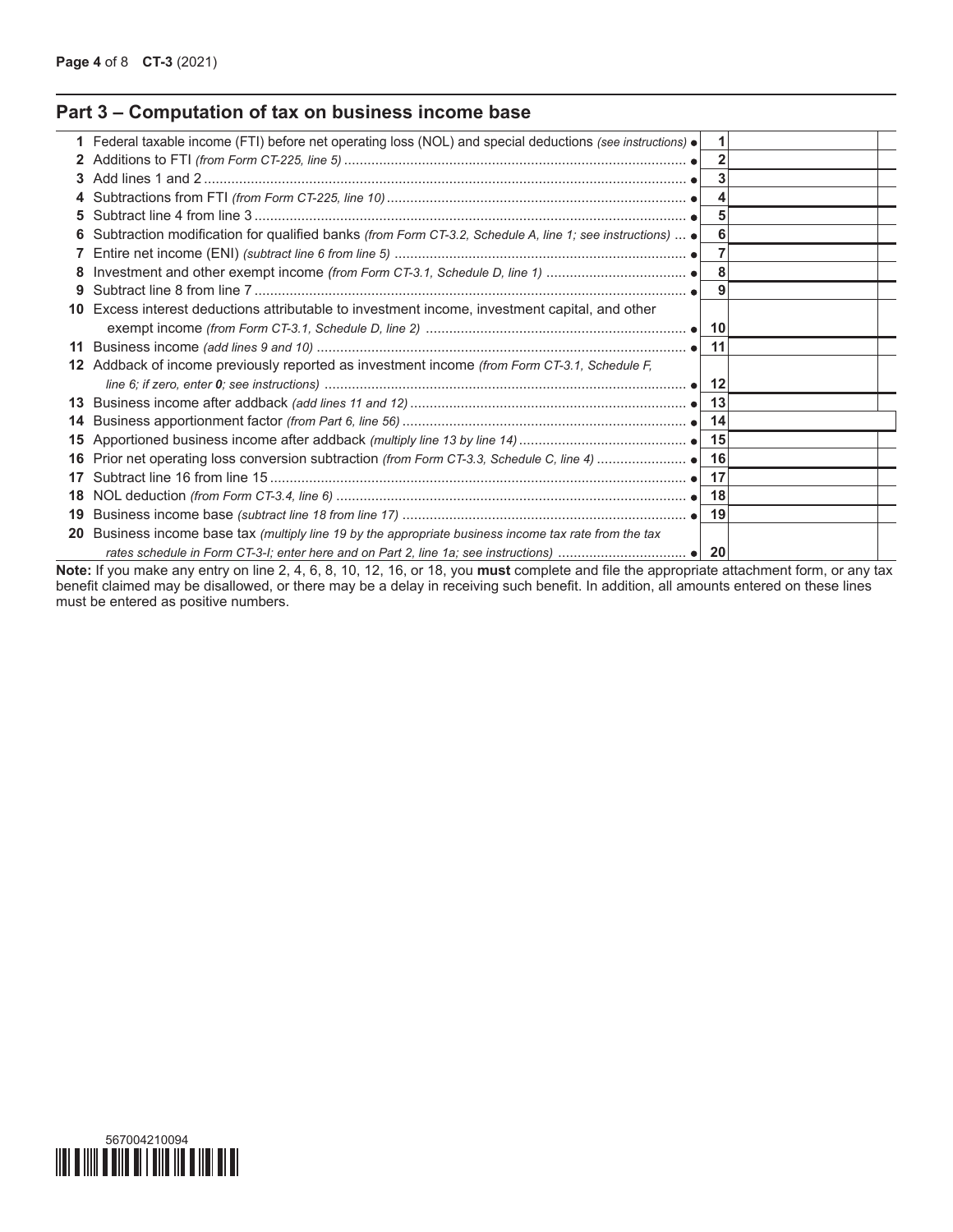## **Part 4 – Computation of tax on capital base** *(see instructions)*

 $\frac{1}{2}$ 

|    |                                                                                                                                   | Beginning of year | End of year | Average value |
|----|-----------------------------------------------------------------------------------------------------------------------------------|-------------------|-------------|---------------|
|    |                                                                                                                                   |                   |             |               |
|    | <b>2</b> Real property and marketable securities                                                                                  |                   |             |               |
|    |                                                                                                                                   | $\overline{2}$    |             |               |
|    | <b>3</b> Subtract line 2 from line 1                                                                                              | 3                 |             |               |
|    | 4 Real property and marketable securities                                                                                         |                   |             |               |
|    |                                                                                                                                   | 4                 |             |               |
|    | 5 Adjusted total assets (add lines 3 and 4)                                                                                       |                   |             |               |
| 6  |                                                                                                                                   | -6                |             |               |
|    |                                                                                                                                   |                   |             |               |
| 8  |                                                                                                                                   |                   |             |               |
| 9  |                                                                                                                                   |                   | 9           |               |
|    | Addback of capital previously reported as investment capital (from Part 5, line 20, column C; if zero or less, enter 0) $\bullet$ |                   | 10          |               |
| 11 |                                                                                                                                   |                   | 11          |               |
| 12 |                                                                                                                                   |                   | 12          |               |
| 13 |                                                                                                                                   |                   |             |               |
| 14 |                                                                                                                                   |                   |             |               |
| 15 | Capital base tax (multiply line 13 by the appropriate capital base tax rate from the tax rates schedule in                        |                   |             |               |

# **Part 5 – Computation of investment capital for the current tax year** *(see instructions)*

|                                                                                                                       | Average fair<br>market value | Liabilities attributable to<br>column A amount | Net average value<br>(column A - column B) |
|-----------------------------------------------------------------------------------------------------------------------|------------------------------|------------------------------------------------|--------------------------------------------|
| <b>16</b> Total capital that generates income<br>claimed to not be taxable by New York<br>under the U.S. Constitution |                              |                                                |                                            |
| (from Form CT-3.1, Schedule E, line 1) $\bullet$   16                                                                 |                              |                                                |                                            |
| 17 Total of stocks <b>actually</b> held for more than                                                                 |                              |                                                |                                            |
| one year (from Form CT-3.1, Schedule E,                                                                               |                              |                                                |                                            |
| 18 Total of stocks presumed held for more<br>than one year (from Form CT-3.1,                                         |                              |                                                |                                            |
|                                                                                                                       |                              |                                                |                                            |
| 19 Total investment capital for the current year (Add column C lines 16, 17, and 18; enter the result here            |                              |                                                |                                            |
|                                                                                                                       |                              | 19                                             |                                            |

#### **Addback of capital previously reported as investment capital**

|                                                                                                                                                                                  |     | Average fair market<br>value as previously reported | Liabilities attributable<br>to column A amount as<br>previously reported | Net average value as<br>previously reported<br>(column A - column B) |
|----------------------------------------------------------------------------------------------------------------------------------------------------------------------------------|-----|-----------------------------------------------------|--------------------------------------------------------------------------|----------------------------------------------------------------------|
| <b>20</b> Total of stocks previously presumed held<br>for more than one year, but did not meet<br>the holding period (from Form CT-3.1,<br>Schedule F, line 1; enter here and on | -20 |                                                     |                                                                          |                                                                      |

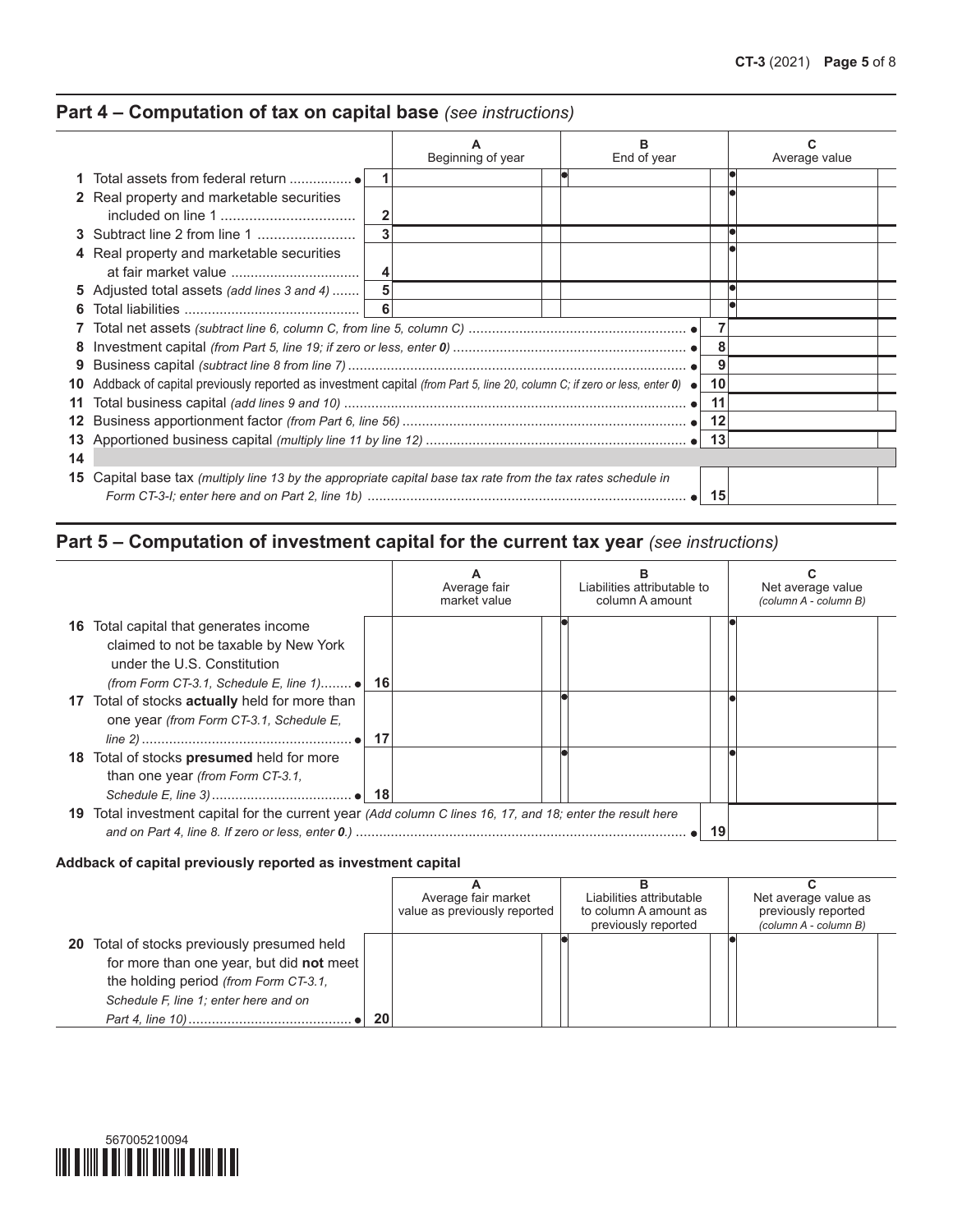## **Part 6 – Computation of business apportionment factor** *(see instructions)*

|    | Mark an X in this box only if you have no receipts required to be included in the denominator of the apportionment factor (see instr.) . |                         |                    |                  |
|----|------------------------------------------------------------------------------------------------------------------------------------------|-------------------------|--------------------|------------------|
|    |                                                                                                                                          |                         | A - New York State | $B -$ Everywhere |
|    | Section 210-A.2                                                                                                                          |                         |                    |                  |
|    |                                                                                                                                          | 1                       |                    |                  |
|    |                                                                                                                                          | $\overline{\mathbf{2}}$ |                    |                  |
|    |                                                                                                                                          | 3                       |                    |                  |
|    | <b>Section 210-A.3</b>                                                                                                                   |                         |                    |                  |
|    |                                                                                                                                          | 4                       |                    |                  |
|    | 5 Royalties from patents, copyrights, trademarks, and similar intangible                                                                 |                         |                    |                  |
|    |                                                                                                                                          | 5                       |                    |                  |
|    | 6 Sales of rights for certain closed-circuit and cable TV transmissions                                                                  |                         |                    |                  |
|    |                                                                                                                                          | 6                       |                    |                  |
|    | Section 210-A.4                                                                                                                          |                         |                    |                  |
|    |                                                                                                                                          | 7                       |                    |                  |
|    | Section 210-A.5(a)(1) – Fixed percentage method for qualified financial instruments (QFIs)                                               |                         |                    |                  |
|    |                                                                                                                                          |                         |                    | 8                |
|    | <b>Section 210-A.5(a)(2) – Mark an X in each box that is applicable (see line 8 instructions)</b>                                        |                         |                    |                  |
|    | Section 210-A.5(a)(2)(A)                                                                                                                 |                         |                    |                  |
|    |                                                                                                                                          | 9                       |                    |                  |
|    |                                                                                                                                          | 10                      |                    |                  |
|    | 11 Interest from loans not secured by real property (QFI $\bullet$ )                                                                     | 11                      |                    |                  |
|    | 12 Net gains from sales of loans not secured by real property (QFI $\bullet$ ) $\bullet$                                                 | 12                      |                    |                  |
|    | Section 210-A.5(a)(2)(B) (QFI $\bullet$                                                                                                  |                         |                    |                  |
|    |                                                                                                                                          | 13                      |                    |                  |
| 14 |                                                                                                                                          |                         |                    |                  |
|    |                                                                                                                                          | 15                      |                    |                  |
|    | 16 Net gains from federal, NYS, and NYS political subdivisions debt  .                                                                   | 16                      |                    |                  |
|    | 17 Interest from other states and their political subdivisions debt                                                                      | 17                      |                    |                  |
|    | 18 Net gains from other states and their political subdivisions debt  .                                                                  | 18                      |                    |                  |
|    | Section 210-A.5(a)(2)(C) (QFI .                                                                                                          |                         |                    |                  |
|    | 19 Interest from asset-backed securities and other government agency debt .                                                              | 19                      |                    |                  |
|    | 20 Net gains from government agency debt or asset-backed securities                                                                      |                         |                    |                  |
|    |                                                                                                                                          | 20                      |                    |                  |
|    |                                                                                                                                          | 21                      |                    |                  |
|    | Section 210-A.5(a)(2)(D) (QFI $\bullet$                                                                                                  |                         |                    |                  |
|    |                                                                                                                                          | 22                      |                    |                  |
|    | 23 Net gains from corporate bonds sold through broker/dealer or                                                                          |                         |                    |                  |
|    |                                                                                                                                          | 23                      |                    |                  |
|    |                                                                                                                                          | 24                      |                    |                  |
|    | Section 210-A.5(a)(2)(E)                                                                                                                 |                         |                    |                  |
|    | 25 Net interest from reverse repurchase and securities borrowing agreements .                                                            | 25                      |                    |                  |
|    | Section 210-A.5(a)(2)(F)                                                                                                                 |                         |                    |                  |
|    |                                                                                                                                          | 26                      |                    |                  |
|    | Section 210-A.5(a)(2)(I) (QFI $\bullet$ \[ )                                                                                             |                         |                    |                  |
|    |                                                                                                                                          | -27                     |                    |                  |
|    | Section 210-A.5(a)(2)(J) (QFI .                                                                                                          |                         |                    |                  |
|    |                                                                                                                                          | 28                      |                    |                  |
|    | Section 210-A.5(a)(2)(H) (QFI $\bullet$                                                                                                  |                         |                    |                  |
|    | 210-A.5(a)(2)(G) (QFI $\bullet$ [                                                                                                        |                         |                    |                  |
|    |                                                                                                                                          | 29                      |                    |                  |
|    | 30 Net gains and other income from other financial instruments                                                                           | 30                      |                    |                  |
|    |                                                                                                                                          |                         |                    |                  |

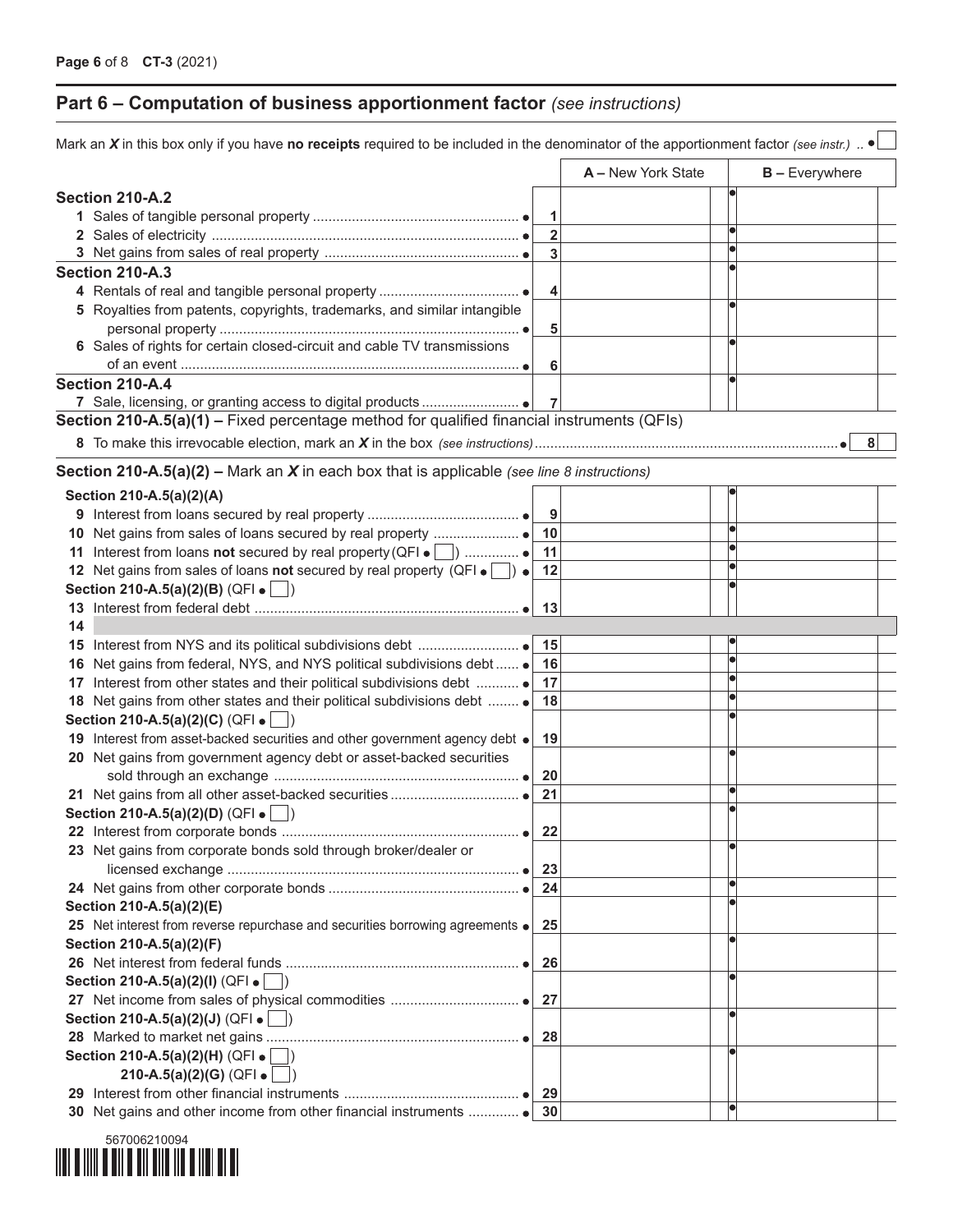### **Part 6 – Computation of business apportionment factor** *(continued)*

|                                                                                        |     | A - New York State |      | <b>B</b> - Everywhere |
|----------------------------------------------------------------------------------------|-----|--------------------|------|-----------------------|
| <b>Section 210-A.5(b)</b>                                                              |     |                    |      |                       |
|                                                                                        | -31 |                    |      |                       |
|                                                                                        | 32  |                    |      |                       |
| 33 Fees for advisory services for underwriting or management of underwriting $\bullet$ | 33  |                    |      |                       |
|                                                                                        | 34  |                    |      |                       |
|                                                                                        | 35  |                    |      |                       |
|                                                                                        | 36  |                    |      |                       |
|                                                                                        | 37  |                    |      |                       |
| <b>Section 210-A.5(c)</b>                                                              |     |                    |      |                       |
|                                                                                        | 38  |                    |      |                       |
|                                                                                        | 39  |                    |      |                       |
|                                                                                        | 40  |                    |      | Ō                     |
| 41 Receipts from credit card authorizations and settlement processing  .               | 41  |                    |      |                       |
|                                                                                        | 42  |                    |      |                       |
| <b>Section 210-A.5(d)</b>                                                              |     |                    |      |                       |
|                                                                                        | 43  |                    |      |                       |
| Section 210-A.5-a                                                                      |     |                    |      |                       |
|                                                                                        | 44  |                    | 0 00 |                       |
| Section 210-A.6                                                                        |     |                    |      |                       |
|                                                                                        | 45  |                    |      |                       |
| Section 210-A.6-a                                                                      |     |                    |      |                       |
|                                                                                        | 46  |                    |      |                       |
| Section 210-A.7                                                                        |     |                    |      |                       |
|                                                                                        | 47  |                    |      |                       |
|                                                                                        | 48  |                    |      |                       |
| Section 210-A.8                                                                        |     |                    |      |                       |
|                                                                                        | 49  |                    |      |                       |
|                                                                                        | 50  |                    |      |                       |
|                                                                                        | 51  |                    |      |                       |
| Section 210-A.9                                                                        |     |                    |      |                       |
|                                                                                        | 52  |                    |      |                       |
| <b>Section 210-A.10</b>                                                                |     |                    |      |                       |
|                                                                                        | 53  |                    |      |                       |
| <b>Section 210-A.11</b>                                                                |     |                    |      |                       |
|                                                                                        | -54 |                    |      |                       |
| <b>Total receipts</b>                                                                  |     |                    |      |                       |
|                                                                                        | -55 |                    |      |                       |
| <b>Calculation of business apportionment factor</b>                                    |     |                    |      |                       |

**56** New York State business apportionment factor *(divide line 55, column A by line 55, column B and enter the resulting decimal here; round to the sixth decimal place after the decimal point; see instructions)* ......................... **56**

Enter line 56 on Part 3, *Computation of tax on business income base*, line 14; and on Part 4, *Computation of tax on capital base*, line 12.